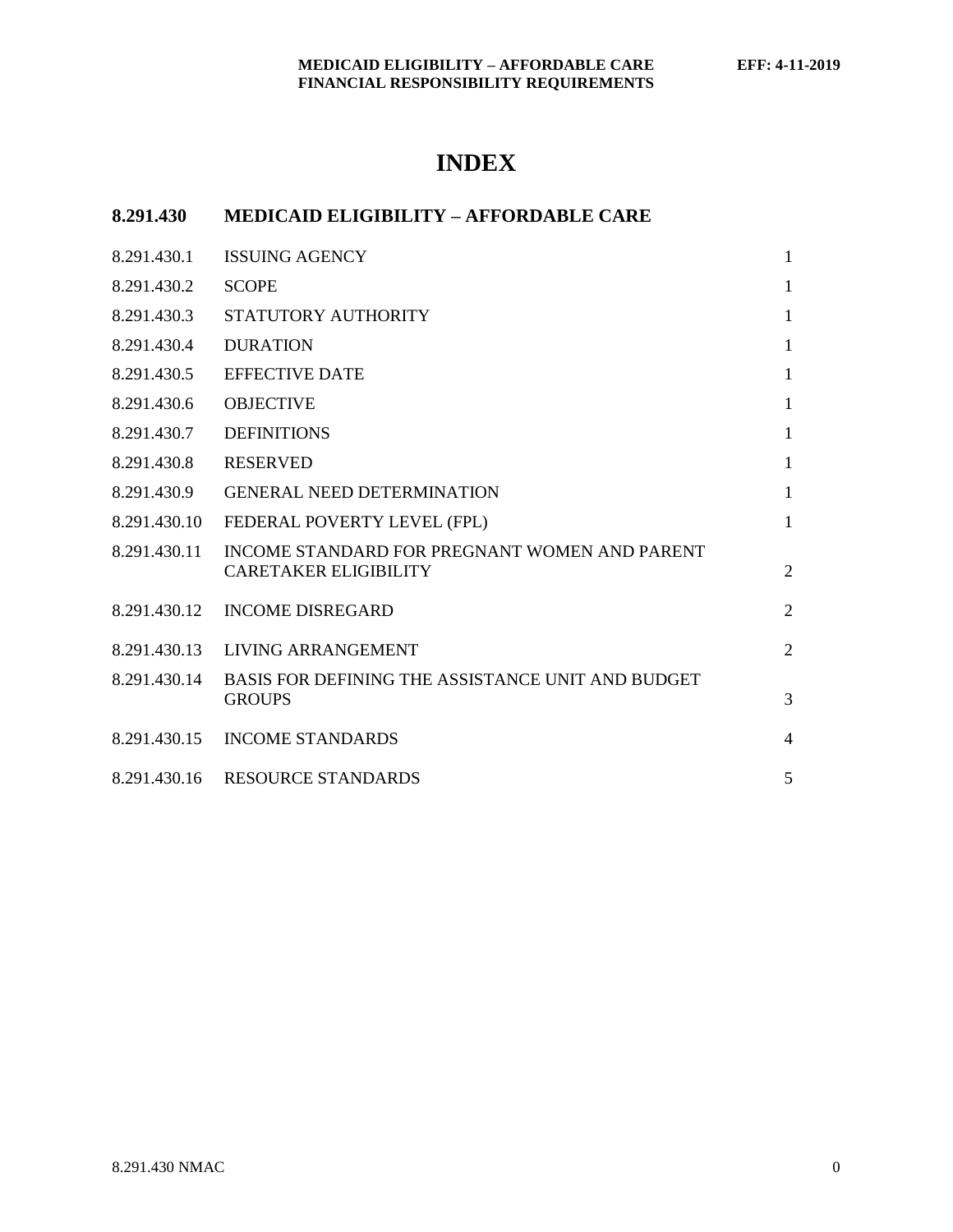#### **TITLE 8 SOCIAL SERVICES CHAPTER 291 MEDICAID ELIGIBILITY - AFFORDABLE CARE PART 430 FINANCIAL RESPONSIBILITY REQUIREMENTS**

<span id="page-1-0"></span>**8.291.430.1 ISSUING AGENCY:** New Mexico Human Services Department (HSD). [8.291.430.1 NMAC - Rp, 8.291.430.1 NMAC, 11/16/2015]

<span id="page-1-1"></span>**8.291.430.2 SCOPE:** The rule applies to the general public. [8.291.430.2 NMAC - Rp, 8.291.430.2 NMAC, 11/16/2015]

<span id="page-1-2"></span>**8.291.430.3 STATUTORY AUTHORITY:** The New Mexico medicaid program and other health care programs are administered pursuant to regulations promulgated by the federal department of health and human services under Title XIX of the Social Security Act as amended or by state statute. See Section 27-1-12 NMSA et seq.

[8.291.430.3 NMAC - Rp, 8.291.430.3 NMAC, 11/16/2015]

<span id="page-1-3"></span>**8.291.430.4 DURATION:** Permanent.

[8.291.430.4 NMAC - Rp, 8.291.430.4 NMAC, 11/16/2015]

<span id="page-1-4"></span>**8.291.430.5 EFFECTIVE DATE:** November 16, 2015, unless a later date is cited at the end of a section. [8.291.430.5 NMAC - Rp, 8.291.430.5 NMAC, 11/16/2015]

<span id="page-1-5"></span>**8.291.430.6 OBJECTIVE:** The objective of this rule is to provide specific instructions when determining eligibility for the medicaid program and other health care programs. Processes for establishing and maintaining a medical assistance programs (MAP) category of the affordable care eligibility are detailed in the 8.291.400 through 8.291.430 NMAC.

[8.291.430.6 NMAC - Rp, 8.291.430.6 NMAC, 11/16/2015]

<span id="page-1-6"></span>**8.291.430.7 DEFINITIONS:** Refer to 8.291.400 NMAC for detailed descriptions. [8.291.430.7 NMAC - Rp, 8.291.430.7 NMAC, 11/16/2015]

### <span id="page-1-7"></span>**8.291.430.8 [RESERVED]**

[8.291.430.8 NMAC - Rp, 8.291.430.8 NMAC, 11/16/2015; A/E, 4/1/2016]

<span id="page-1-8"></span>**8.291.430.9 GENERAL NEED DETERMINATION:** To be eligible for a MAP category of eligibility, an applicant or a recipient must meet specific income standards. [8.291.430.9 NMAC - Rp, 8.291.430.9 NMAC, 11/16/2015]

<span id="page-1-9"></span>**8.291.430.10 FEDERAL POVERTY LEVEL (FPL):** This part contains the monthly federal poverty level table for use in determining monthly income standards for MAP categories of eligibility outlined in 8.291.400.10  $NMAAC$ 

| <b>HOUSEHOLD</b><br><b>SIZE</b> | 100%    | 133%    | 138%    | 190%    | 240%    | 250%    | 300\%    |
|---------------------------------|---------|---------|---------|---------|---------|---------|----------|
|                                 | \$1,041 | \$1,385 | \$1,437 | \$1,978 | \$2,498 | \$2,603 | \$3,123  |
| 2                               | \$1,410 | \$1,875 | \$1,945 | \$2,678 | \$3,382 | \$3,523 | \$4,228  |
|                                 | \$1,778 | \$2,365 | \$2,453 | \$3,378 | \$4,266 | \$4,444 | \$5,333  |
| 4                               | \$2,146 | \$2,854 | \$2,962 | \$4,078 | \$5,150 | \$5,365 | \$6,438  |
|                                 | \$2,515 | \$3,344 | \$3,470 | \$4,777 | \$6,034 | \$6,286 | \$7,543  |
| 6                               | \$2,883 | \$3,834 | \$3,978 | \$5,477 | \$6,918 | \$7,207 | \$8,648  |
|                                 | \$3,251 | \$4,324 | \$4,487 | \$6,177 | \$7,802 | \$8,128 | \$9,753  |
| 8                               | \$3,620 | \$4,814 | \$4,995 | \$6,877 | \$8,686 | \$9,048 | \$10,858 |
| $+1$                            | \$369   | \$490   | \$508   | \$700   | \$884   | \$920   | \$1.105  |

[8.291.430.10 NMAC - Rp, 8.291.430.10 NMAC, 11/16/2015; A/E, 4/1/2016; A/E, 9/14/2017; A, 2/1/2018; A/E, 5/17/2018; A, 9/11/2018; A/E, 4/11/2019]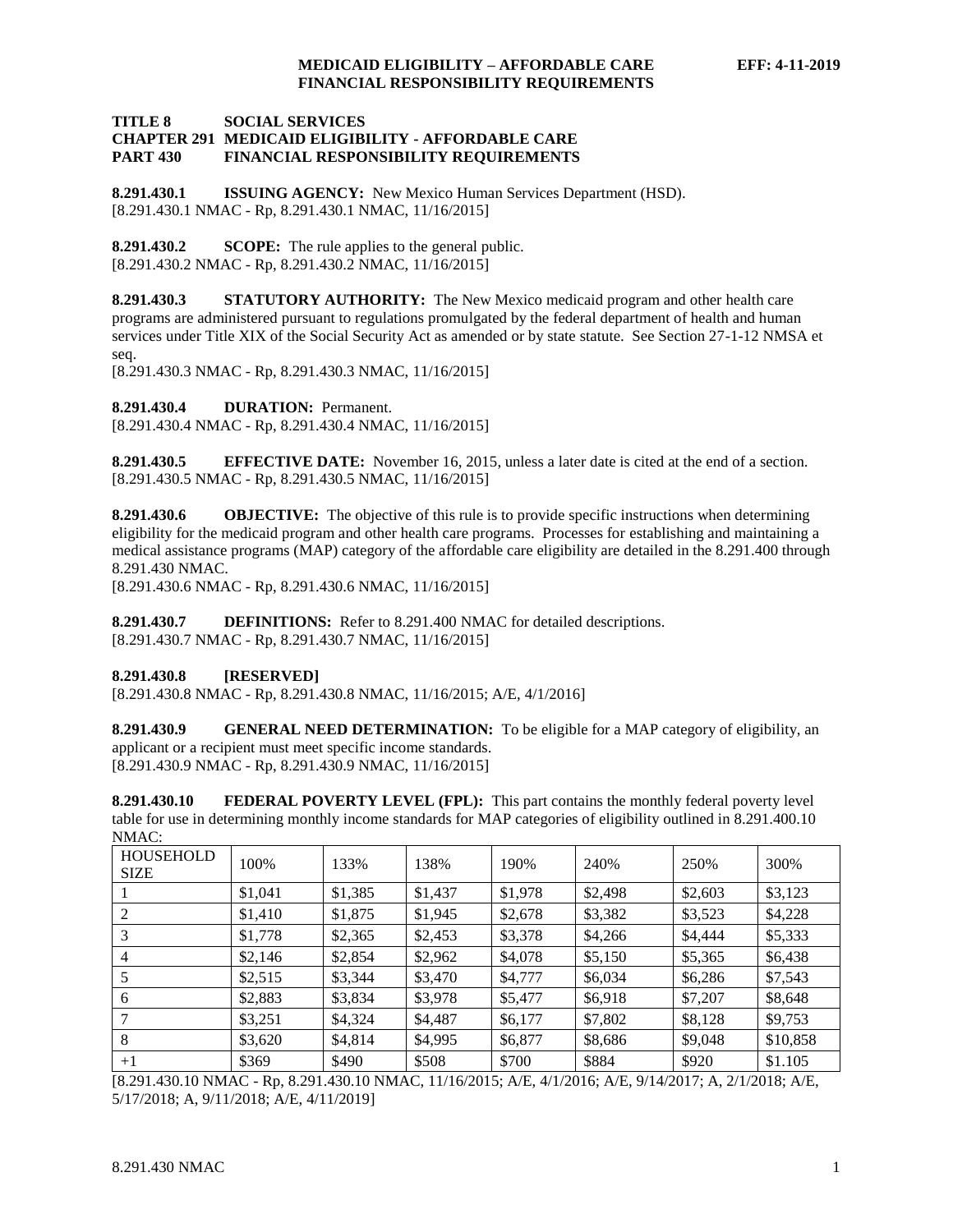#### <span id="page-2-0"></span>**8.291.430.11 INCOME STANDARD FOR PREGNANT WOMEN AND PARENT CARETAKER**

**ELIGIBILITY:** This part contains the MAP category of pregnant women and parent caretaker eligibility's fixed monthly standard for an applicant or recipient:

| <b>MONTHLY INCOME</b> |  |  |  |
|-----------------------|--|--|--|
| <b>LIMIT</b>          |  |  |  |
| \$451                 |  |  |  |
| \$608                 |  |  |  |
| \$765                 |  |  |  |
| \$923                 |  |  |  |
| \$1,080               |  |  |  |
| \$1,238               |  |  |  |
| \$1,395               |  |  |  |
| \$1,553               |  |  |  |
| \$158                 |  |  |  |
|                       |  |  |  |

[8.291.430.11 NMAC - Rp, 8.291.430.11 NMAC, 11/16/2015]

<span id="page-2-1"></span>**8.291.430.12 INCOME DISREGARD:** A disregard of five percent of 100 percent of the current FPL, according to the applicant's or recipient's budget group size, will be given according to the Affordable Care Act (ACA) related category of eligibility. This income disregard will be subtracted from the countable income. [8.291.430.12 NMAC - Rp, 8.291.430.12 NMAC, 11/16/2015]

<span id="page-2-2"></span>**8.291.430.13 LIVING ARRANGEMENT:** All individuals listed on the MAP application are evaluated according to their living arrangement to determine if they can be included in an assistance group or budget group.

**A.** Extended living in the home: An individual physically absent from the home is a member of the assistance unit or budget group. Extended living in the home includes:

**(1)** attending college or boarding school;

**(2)** receiving treatment in a title XIX MAD enrolled facility (including institutionalized when meeting a nursing facility (NF) level of care (LOC) and intermediate care facilities for the mentally retarded (ICF-MRs);

**(3)** emergency absences: an applicant or recipient absent from the home due to an emergency, who is expected to return to the household, continues to be a member of the household;

**(4)** foster care placements: a minor applicant or minor recipient removed from the home by a child protective services agency (tribal, bureau of Indian affairs, or children, youth and families department) will be considered to be living in the home until the adjudicatory hearing; if the adjudicatory hearing results in custody being granted to some other entity, the minor applicant or minor recipient will be removed from the assistance unit and budget group;

**(5)** inmate of a public institution:

**(a)** see 8.200.410.15 NMAC for the definition of a public institution and an inmate

of a public institution;

**(b)** an inmate of a public institution is included in the household with other mandatory household members if he or she is expected to file a tax return or be claimed as a tax dependent; see 8.291.430.14 NMAC;

**(c)** an inmate of a public institution is not included in the household if he or she neither files a tax return nor is claimed as a tax dependent which requires that mandatory household members be living together; see 8.291.430.14 NMAC.

**B.** Extended living in the home also includes:

- **(1)** residential treatment centers;
- **(2)** group homes; and
- **(3)** free-standing psychiatric hospitals.

**C.** Living in the home with a parent caretaker: To be included in the assistance unit, a minor applicant or minor recipient must be living, or considered to be living, in the home of:

**(1)** a biological or adoptive or step parent (there is a presumption that a child born to a married woman is the child of the husband); or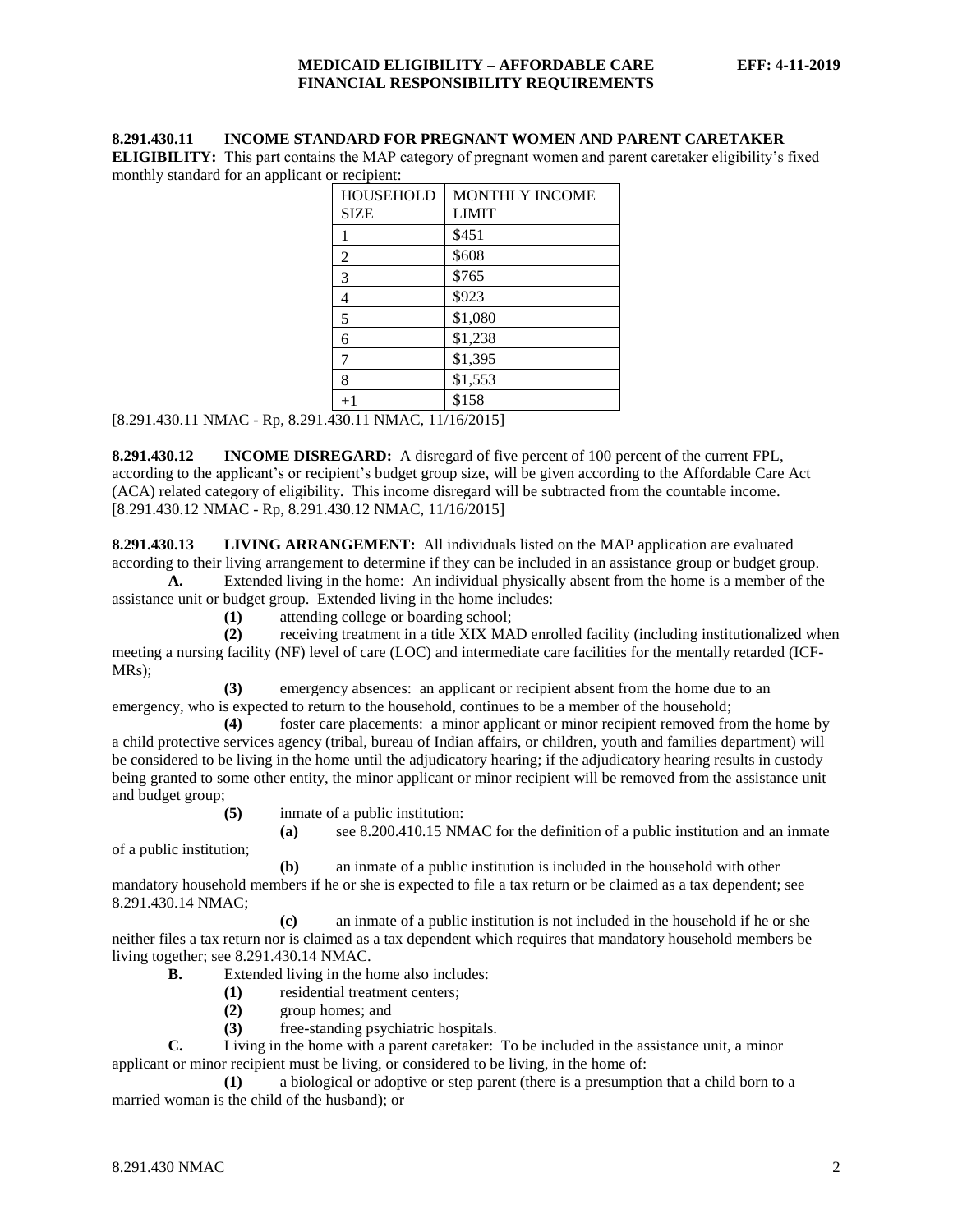**(2)** a specified relative who:

**(a)** is related within the fifth degree of relationship by blood, marriage or adoption, as determined by New Mexico statute Chapter 45 - Uniform Probate Code; a relationship based upon marriage, such as "in-law" or "step" relationships, continues to exist following the dissolution of the marriage by divorce or death; and

**(b)** assumes responsibility for the day-to-day care and control of the minor applicant or minor recipient; the determination of whether an individual functions as the specified relative shall be made by the specified relative unless other information known to the worker clearly indicates otherwise;

**(3)** a minor applicant or minor recipient considered to be living in the home: a minor applicant or minor recipient is considered to be part of the assistance unit and budget group as evidenced by the minor applicant's or minor recipient's customary physical presence in the home; if a he or she is living in more than one household, the following applies:

**(a)** the custodial parent is the parent with whom the minor applicant or minor recipient lives the greater number of nights; or

**(b)** if the minor applicant or minor recipient spends equal amounts of time with each household, the minor applicant or minor recipient shall be considered to be living in the household of the parent with the higher modified adjusted gross income (MAGI).

**D.** For individuals for whom the state must complete a determination of income either based on MAGI or for MAGI-excepted groups:

**(1)** MAD recognizes same-sex couples as spouses, if they are legally married under the laws of the state, territory, or foreign jurisdiction in which the marriage was celebrated; and

**(2)** for an applicant or recipient whose MAP category of eligibility is based on the eligibility for any other HSD benefit program and for which income is not used in the eligibility determination, the applicant's or recipient's marital status will not be used in making the eligibility determination; the applicant's or recipient's MAP category of eligibility will continue to be based on the determination of eligibility of the other HSD applicable benefits.

[8.291.430.13 NMAC - Rp, 8.291.430.13 NMAC, 11/16/2015]

<span id="page-3-0"></span>**8.291.430.14 BASIS FOR DEFINING THE ASSISTANCE UNIT AND BUDGET GROUPS:** At the time of a MAP application, an applicant or recipient and ISD shall identify everyone who is to be considered for inclusion in an assistance unit and budget group. The composition of the assistance unit and budget group is based on the following factors:

**A.** Assistance group: the assistance unit includes an applicant or recipient who applies and who is determined to meet a MAP category of eligibility found in 8.291.430.10 NMAC.<br> **B.** Budget group: the budget group consists of the following types

Budget group: the budget group consists of the following types and will be established on an individual basis:

**(1)** tax filers and dependents: households that submit a MAP application where an applicant or a recipient intends to file for federal taxes or will be claimed as a dependent on federal income taxes for the current year:

**(a)** the budget group will consist of applicants or recipients who are listed on the MAP application as the taxpayer and tax dependents;

**(b)** if there are multiple taxpayers listed on a single MAP application, the budget group(s) will be established based on who the taxpayer intends to claim as a dependent (including the taxpayer); only the taxpayer and his or her child and tax dependent (dependent) listed on the MAP application will be considered as part of the budget group;

**(c)** in the case of an applicant or recipient married couple living together, each spouse will be included in the household of the other spouse, regardless of whether they expect to file a joint tax return, a separate tax return or whether one spouse expects to be claimed as a tax dependent by the other spouse;

**(d)** exceptions to tax filer rules: the following applicants or recipients will be

treated as non-filers:

**(i)** an applicant or a recipient other than a spouse or a biological, adopted, or step child who expect to be claimed as a tax dependent by another taxpayer outside of the household;

**(ii)** an applicant or a recipient under 19 who expect to be claimed by one parent as a tax dependent and are living with both parents but whose parents do not expect to file a joint tax return; and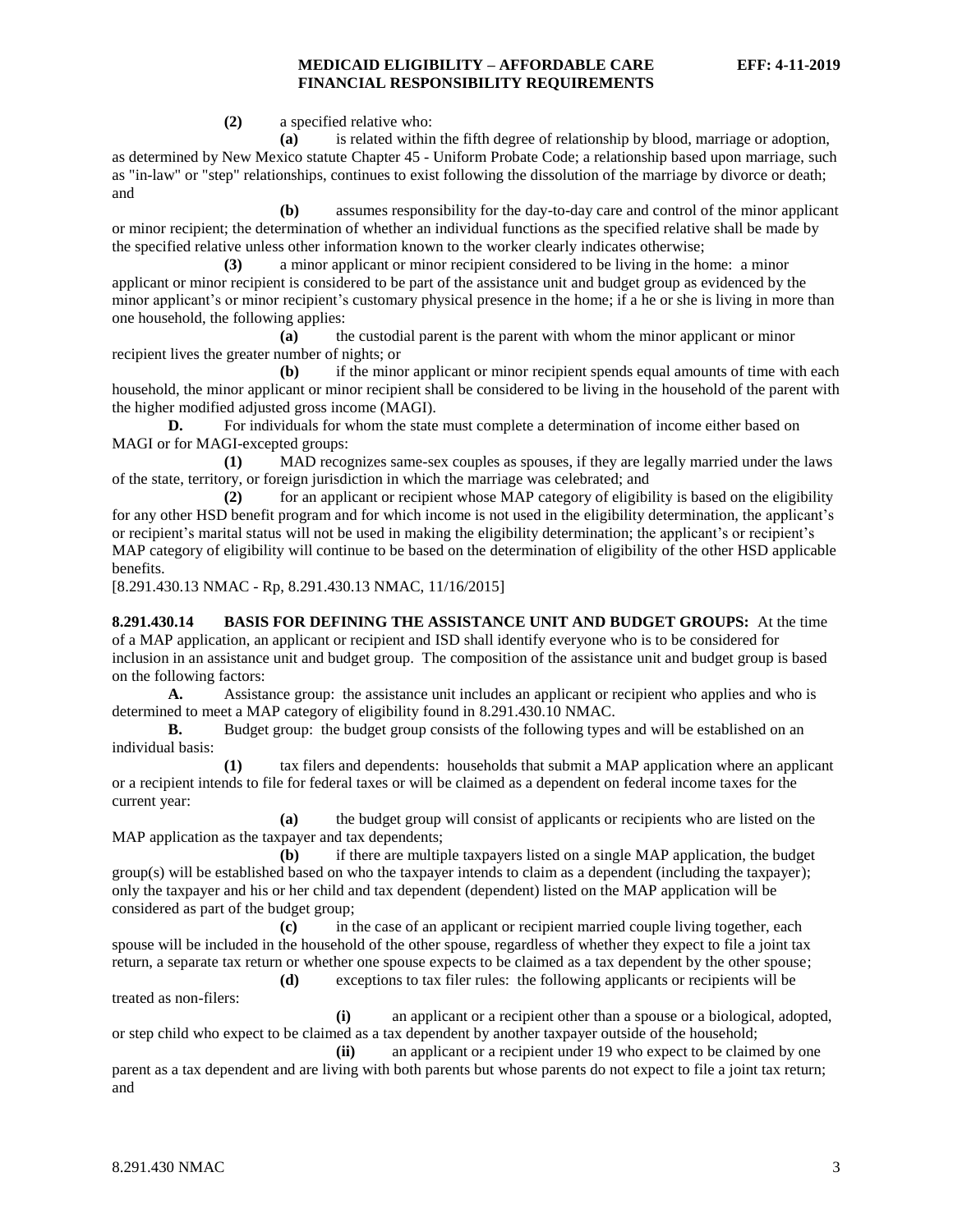**(iii)** an applicant or a recipient under 19 who expect to be claimed as a tax dependent by a non-custodial parent.

**(2)** individuals who neither file a tax return nor are claimed as a tax dependent: in the case of applicants or recipients who do not expect to file a federal tax return and do not expect to be claimed as a tax dependent for the taxable year in which a MAP category of eligibility is being made, or meet an exception to tax filer requirements in Paragraph (1) of Subsection B of 8.291.430.14 NMAC, the budget group consists of the applicant or recipient and, if living with the applicant or recipient:

**(a)** the applicant's or recipient's spouse;

**(b)** the applicant's and recipient's natural, adopted and step children under the age

of 19; and

**(c)** in the case of applicants or recipients under the age of 19, the applicant's or recipient's natural, adopted and step parents and natural, adoptive and step siblings under the age of 19.

**(3)** households may submit a MAP application that includes both filer and non-filers as defined in Subsections A and B of 8.291.430.14 NMAC; the budget group(s) will be organized using the filer and non-filer concepts, and eligibility will be established on an individual basis. [8.291.430.14 NMAC - Rp, 8.291.430.14 NMAC, 11/16/2015]

<span id="page-4-0"></span>**8.291.430.15 INCOME STANDARDS:** Verification of income, both earned and unearned, is mandatory for all MAP categories of ACA related eligibility. Verification methods can be found at 8.291.410 NMAC.

**A.** All income will be calculated as defined by Section 36B of the Federal Tax Code to produce a MAGI. This amount is compared to the FPL for the appropriate MAP category of eligibility and household size.

**B.** MAGI is calculated using the methodologies defined in Section 36B(d)(2)(B) of the Federal Tax Code, with the following exceptions:

**(1)** an amount received as a lump sum is counted as income only in the month received;

**(2)** scholarships, awards, or fellowship grants used for education purposes and not for living expenses are excluded from income;

**(3)** the following American Indian or Alaska native exceptions are excluded from income:

**(a)** distributions from Alaska native corporations and settlement trusts;

**(b)** distributions from any property held in trust, subject to federal restrictions, located within the most recent boundaries of a prior federal reservation, or otherwise under the supervision of the secretary of the interior;

**(c)** distributions and payments from rents, leases, rights of way, royalties, usage rights, or natural resource extraction and harvest from;

**(i)** rights of ownership or possession in any lands described in Subsection B of 8.291.430.15 NMAC; or

**(ii)** federally protected rights regarding off-reservation hunting, fishing, gathering, or usage of natural resources;

**(d)** distributions resulting from real property ownership interests related to natural resources and improvements;

**(i)** located on or near a reservation or within the most recent boundaries of a prior federal reservation; or

real property ownership interests.

**(ii)** resulting from the exercise of federally-protected rights relating to such

**(e)** payments resulting from ownership interests in or usage rights to items that have unique religious, spiritual, traditional, or cultural significance or rights that support subsistence or a traditional lifestyle according to applicable tribal law or custom; and

**(f)** student financial assistance provided under the bureau of Indian affairs education programs.

**C.** Certain income of children and tax dependents: The following are not included in household income:

**(1)** The MAGI-based income of an applicant or recipient who is included in the household of his or her natural, adopted, or step parent and who is not expected to be required to file a tax return under Section  $6012(a)(1)$  of the Internal Revenue Code for the taxable year in which a MAP category of eligibility is being determined, is not included in household income whether or not the applicant or recipient files a tax return.

**(2)** The MAGI-based income of an applicant's or recipient's dependent who is not expected to be required to file a tax return under Section  $6012(a)(1)$  of the Internal Revenue Code for the taxable year in